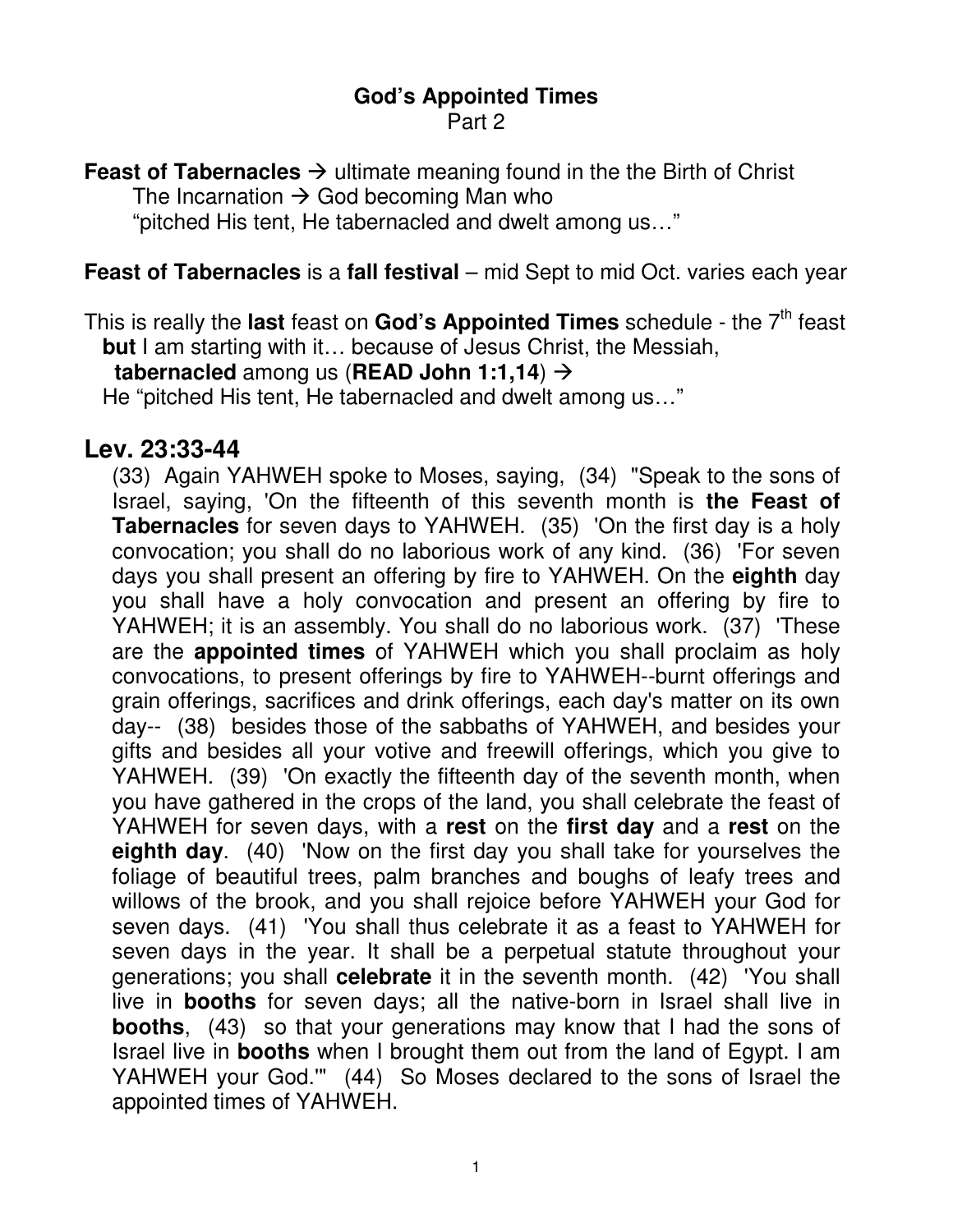**Originally**, it was the remembrance of God's Presence being in the tabernacle in the wilderness after coming out of Egypt. And reminding the Israelites of God's abundant goodness and provisions (harvest festival) after they, too, lived in temporary dwellings in the wilderness… the same time God's Name and Presence "dwelt" in a tent & tabernacled in the wilderness with them. Also… at the same time… God provided shelter for Israel from the scorching heat of the desert by day – **A CLOUD BY DAY**…

 and provided warm shelter/covering by night… - **A FIRE by NIGHT**. **GOD was A CLOUD BY DAY & A FIRE by NIGHT for ISRAEL**

This feast celebrated God's Shelter, Covering, Provision, and Redemption.

They were to look to Him as their Shelter, Covering, Provision, and Redemption.

# **Matthew Henry's** commentary explains,

1.) The meanness of their beginning, and the low and desolate state out of which God advanced that people. **Note:** Those that are comfortably fixed ought often to call to mind their former unsettled state, when they were but little in their own eyes.

2.) The mercy of God to them, that, when they dwelt in tabernacles, God not only set up a tabernacle for Himself among them, but, with the utmost care and tenderness imaginable, hung a canopy over them, even the cloud that sheltered them from the heat of the sun. God's former mercies to us and our fathers ought to be kept in everlasting remembrance. The eighth day was the great day of this holiday, because then they returned to their own houses again, and remembered how, after they had long dwelt in tents in the wilderness, at length they came to a happy settlement in the land of promise, where they dwelt in goodly houses. And they would the more sensibly value and be thankful for the comforts and conveniences of their houses when they had been seven days dwelling in booths. It is good for those that have ease and plenty sometimes to learn what it is to endure hardness.

They were to keep this holiday in thankfulness to God for all the increase of the year; however, the emphasis is that Israel's life rested upon **redemption** which in its ultimate meaning is the forgiveness of sin. This fact separates this holiday from the **harvest festivals** of the neighboring nations whose roots lay in the **mythological** activity of their **false gods**.

They were to construct their **Booth** – without any "nails" or fasteners. The roof and the sides were to be pushed together in a "temporary" fashion. They were to use Palm Branches (lulav), branches from the myrtle tree, branches from the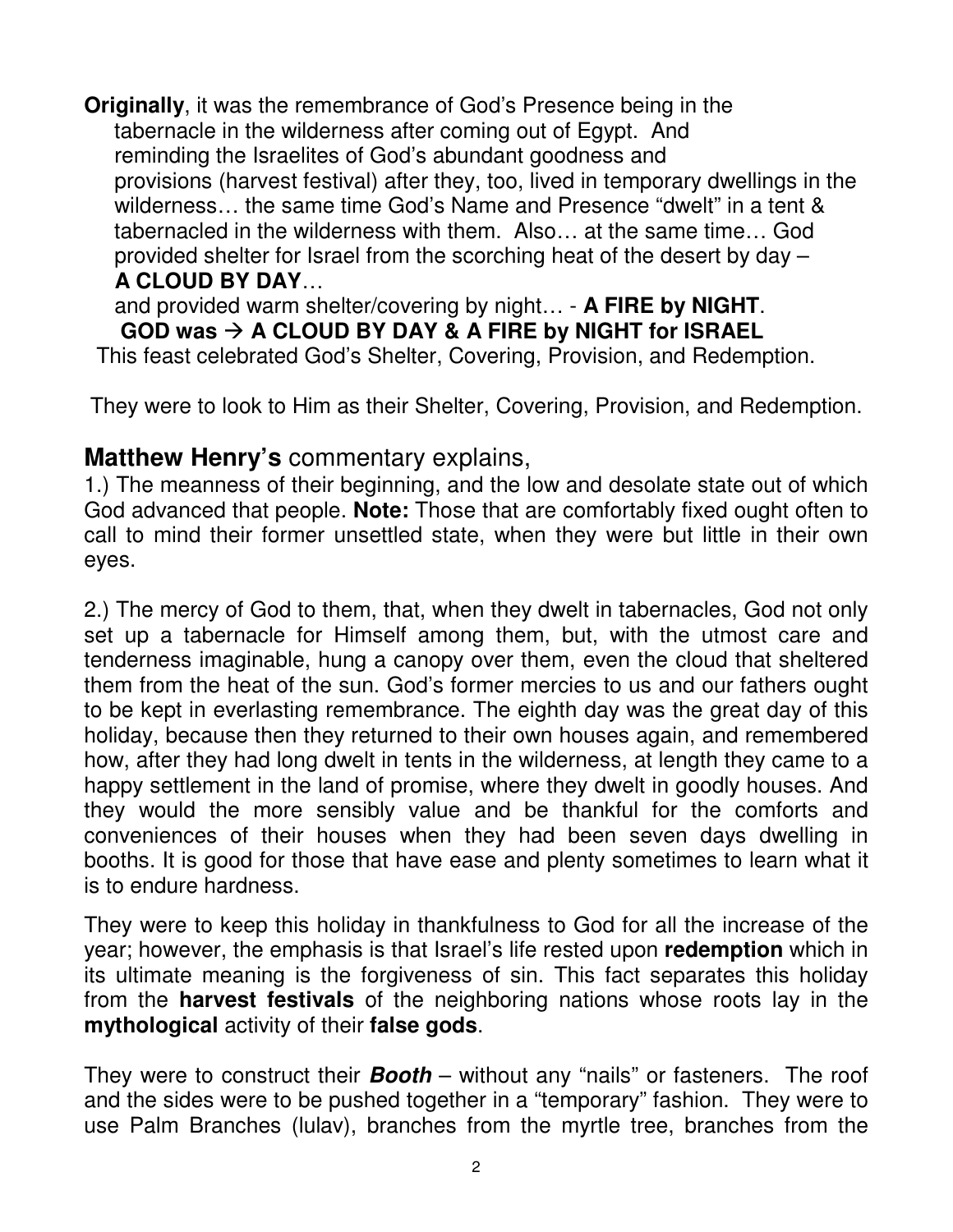citron (etrog) plant, and branches from the willow tree of the brook as coverings. These four species of plant were "good" plants that God wanted them to use.

Remember that there was a line of prophecies we talked about a few weeks ago… how in the OLD Testament that God predicted about the coming Messiah… and how God used the term: **BRANCH** when "naming" the Messiah to come. Well, He is the **BRANCH**. The good Branch… He is our Shelter, our Provision, our Covering, and our REDEMPTION… He will **someday** finish our Mansions… our DWELLING Places in Heaven that are permanent… forever dwelling places where we can dwell with God … as He forever Dwells with us.

## **John 14:1-3**

Jesus said…

(1) "Do not let your heart be troubled; believe in God, believe also in Me. (2) "In My Father's house are many dwelling places; if it were not so, I would have told you; for I go to prepare a place for you. (3) "If I go and prepare a place for you, I will come again and receive you to Myself, that where I am, there you may be also."

We today... in these earthly bodies, groan, get older, and eventually die... laying aside our earthly tent for that one from Heaven… built without hands.

## **2 Cor. 5:1-4**

(1) For we know that if the earthly tent which is our house is torn down, we have a building from God, a house not made with hands, eternal in the heavens. (2) For indeed in this house we groan, longing to be clothed with our dwelling from heaven, (3) inasmuch as we, having put it on, will not be found naked. (4) For indeed while we are in this tent, we groan, being burdened, because we do not want to be unclothed but to be clothed, so that what is mortal will be swallowed up by life.

## **Philippians 3:20-21**

(20) For our citizenship is in heaven, from which also we eagerly wait for a Savior, the Lord Jesus Christ; (21) who will transform the body of our humble state into conformity with the body of His glory, by the exertion of the power that He has even to subject all things to Himself.

Our Messiah… who came and was born on the First Day of the Feast of Tabernacles almost 2000 years ago... and was circumcised on the  $8<sup>th</sup>$  day of that same Feast… He became a man… and dwelt among us… Pitched His Tent… forever… He is both God and Man… forever…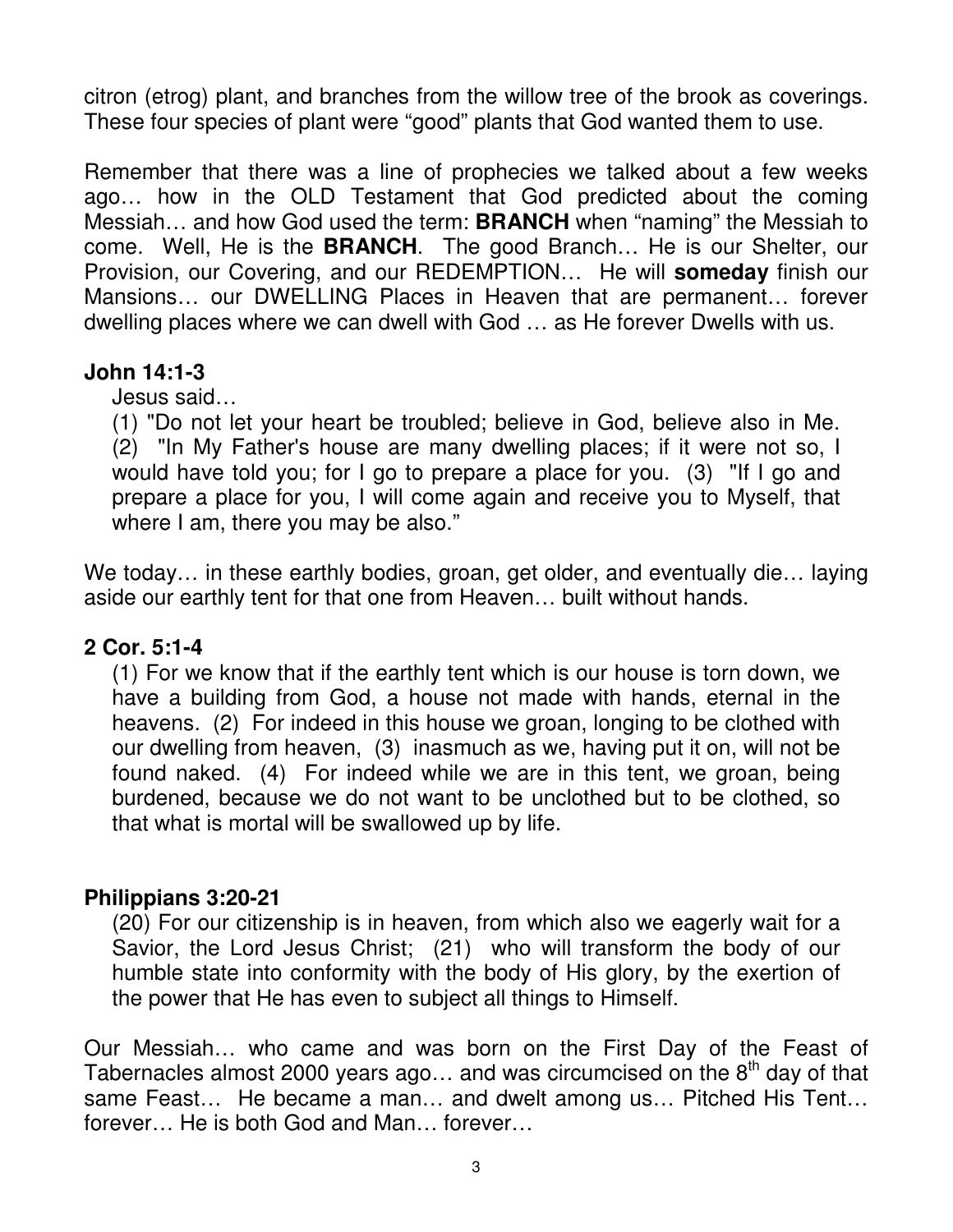In the same way… because of His crucifixion, death, burial, and **RESURRECTION**… we have eternal life and eternal hope… that some day… we too will be like Him… we will have a New Body… that is FIT for the New Heavens and New Earth… which is to come some day. We are NOW … **NEW CREATIONS** in Christ Jesus… but we are still in these old earthly – temporary tents… that are decaying and fading away. But… let's remember this:

### **1 John 3:1-3**

(1) See how great a love the Father has bestowed on us, that we would be called children of God; and such we are. For this reason the world does not know us, because it did not know Him. (2) Beloved, now we are children of God, and it has not appeared as yet what we will be. **We know that when He appears, we will be like Him, because we will see Him just as He is**. (3) And everyone who has this hope fixed on Him purifies himself, just as He is pure.

You see… some day we will be with Jesus Christ walking the streets of gold in the New Jerusalem… in the New Heavens and the New Earth… and we will be just like Him… just as He is… we will see Him just as He is.

## **Rev. 21:3-6**

(3) And I heard a loud voice from the throne, saying, "Behold, the **tabernacle** of God is among men, and He will **dwell** among them, and they shall be His people, and God Himself **will be among** them, (4) and He will wipe away every tear from their eyes; and there will no longer be any death; there will no longer be any mourning, or crying, or pain; the first things have passed away." (5) And He who sits on the throne said, "Behold, I am making all things **NEW**." And He said, "Write, for these words are faithful and true." (6) Then He said to me, "It is done. I am the Alpha and the Omega, the beginning and the end. **I will give to the one who thirsts from the spring of the water of life without cost**."

On the last day of this feast... the great day (the  $8<sup>th</sup>$  day)... water from the **Spring of Siloam** is ritually poured out before the altar at the Temple…

**John 7:37-39** Now on the last day, the great day of the feast, Jesus stood and cried out, saying, "If anyone is thirsty, let him come to Me and drink. (38) "He who believes in Me, as the Scripture said, 'From his innermost being will flow rivers of living water.'" (39) But this He spoke of the Spirit, whom those who believed in Him were to receive; for the Spirit was not yet given, because Jesus was not yet glorified.